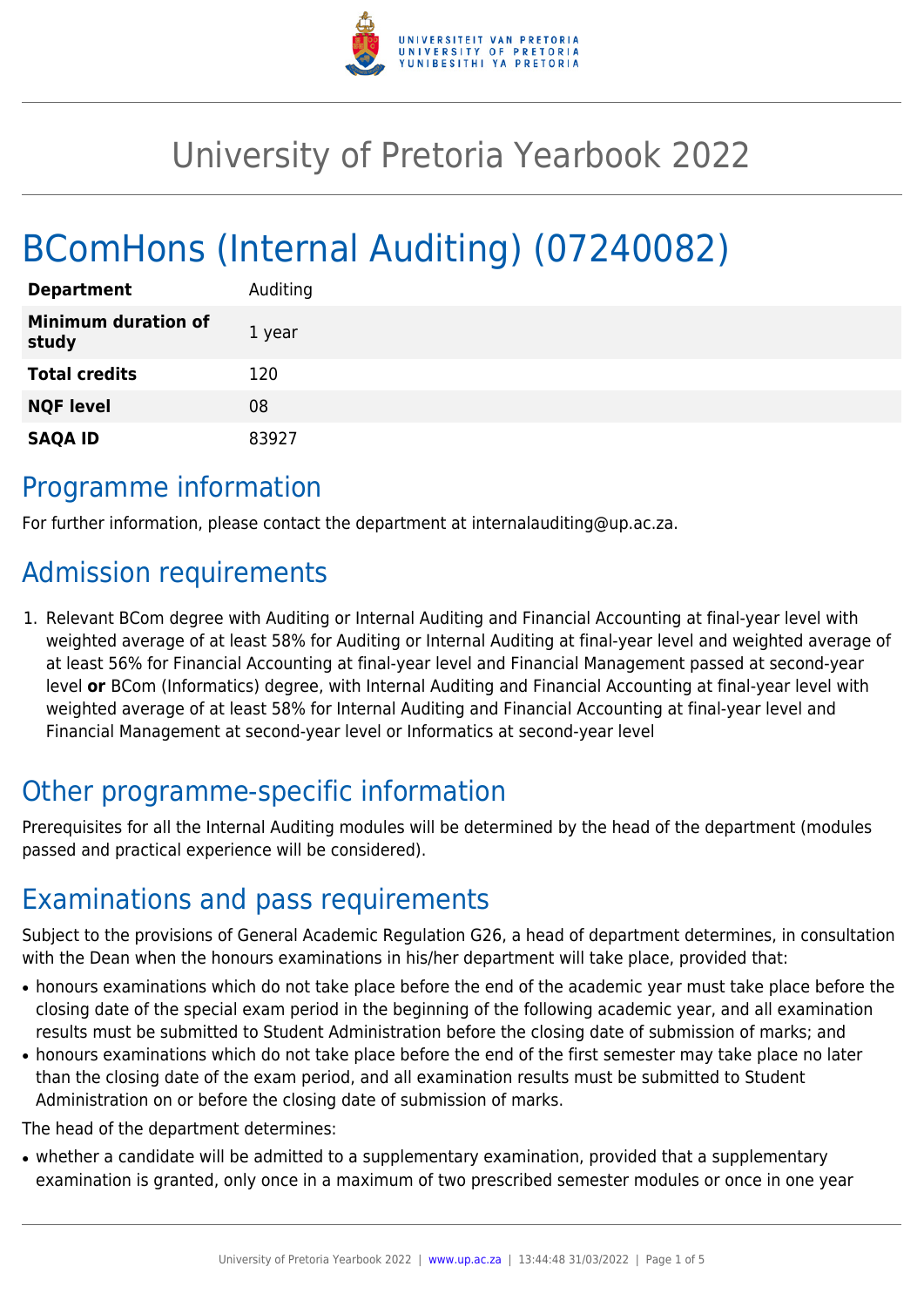

module.

• the manner in which research reports are prepared and examined in his/her department.

Supplementary examinations (if granted) cover the same subject matter as was the case for the examinations. A student may not enrol for the same module more than once, unless the dean has approved a second enrolment based on an application supported by a valid reason or motivation. Also refer to General Academic Regulation G18.3.

**NB:** Full details are published in each department's postgraduate information brochure, which is available from the relevant head of department. The minimum pass mark for a research report is 50%.

Subject to the provisions of G26, the subminimum required in subdivisions of modules is published in the study guides, which are available from the relevant head of department.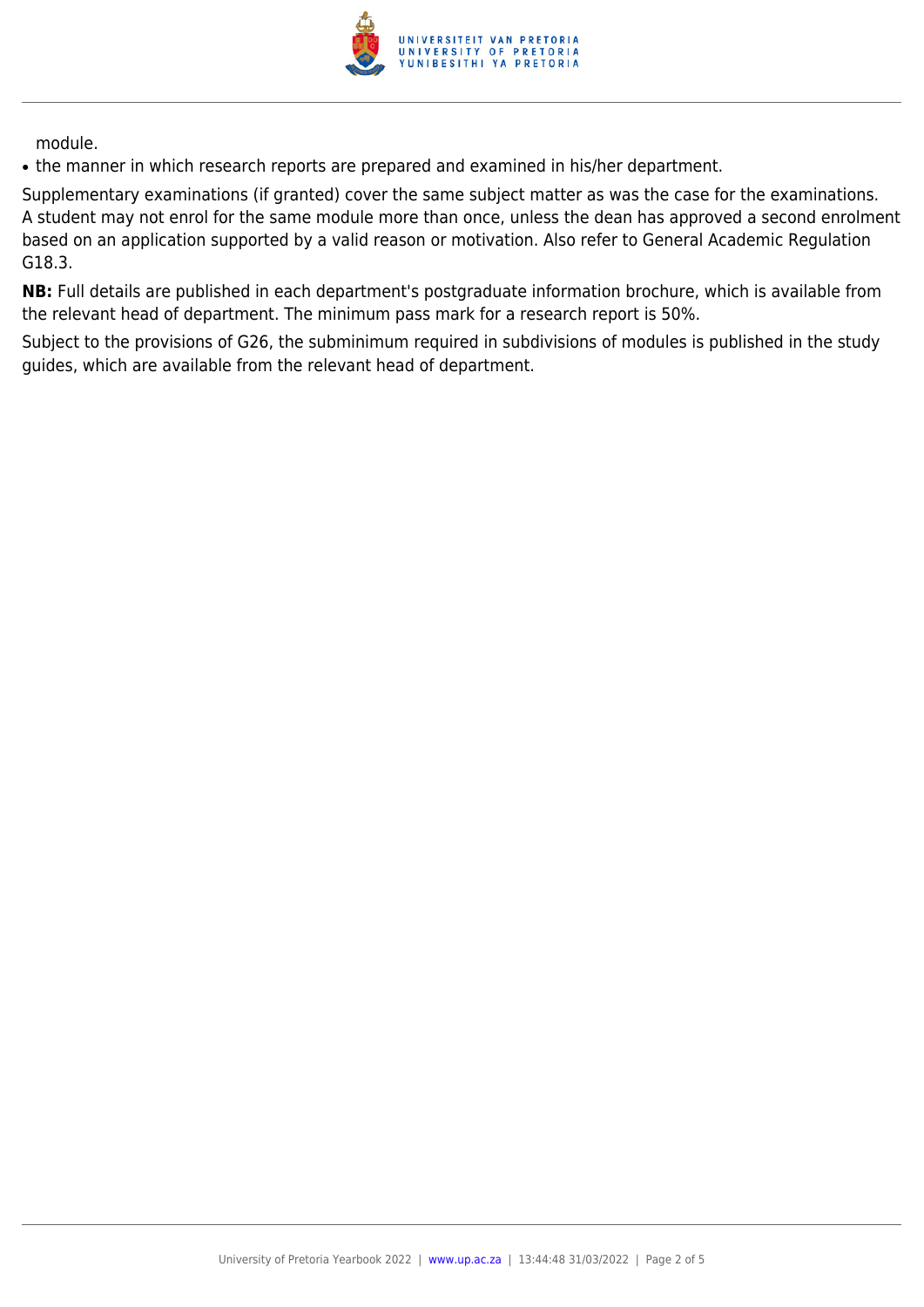

### Curriculum: Final year

**Minimum credits: 120**

### **Core modules**

### **Business and administrative communication 780 (BKM 780)**

| <b>Module credits</b>         | 10.00                          |
|-------------------------------|--------------------------------|
| <b>NQF Level</b>              | 08                             |
| <b>Prerequisites</b>          | No prerequisites.              |
| <b>Contact time</b>           | 1 lecture per week             |
| <b>Language of tuition</b>    | Module is presented in English |
| <b>Department</b>             | <b>Business Management</b>     |
| <b>Period of presentation</b> | Semester 1                     |

#### **Module content**

The overall objective of the module is to acquaint the learner with the most important business communication aspects that a manager will have to be familiar with in the business environment.

The specific objectives of the module are to:

- Discuss the building blocks of effective communication messages in business;
- Learn how to compose letters and memos in the business environment;
- Examine the role of interpersonal and group communication in the business environment;
- Learn how to plan, propose and write reports;
- Make public presentations and
- Write job résumés and examine the realm of job interviews.

#### **Research report: Internal auditing 700 (IAU 700)**

| <b>Module credits</b>         | 30.00                          |
|-------------------------------|--------------------------------|
| <b>NQF Level</b>              | 08                             |
| <b>Prerequisites</b>          | IAU 300 or ODT 300             |
| <b>Contact time</b>           | Two lectures                   |
| <b>Language of tuition</b>    | Module is presented in English |
| <b>Department</b>             | Auditing                       |
| <b>Period of presentation</b> | Year                           |

#### **Module content**

Application of research skills and knowledge in the form of a research report completed under supervision.

### **Applied internal auditing 701 (IAU 701)**

| <b>Module credits</b> | 20.00 |
|-----------------------|-------|
| <b>NQF Level</b>      | 08    |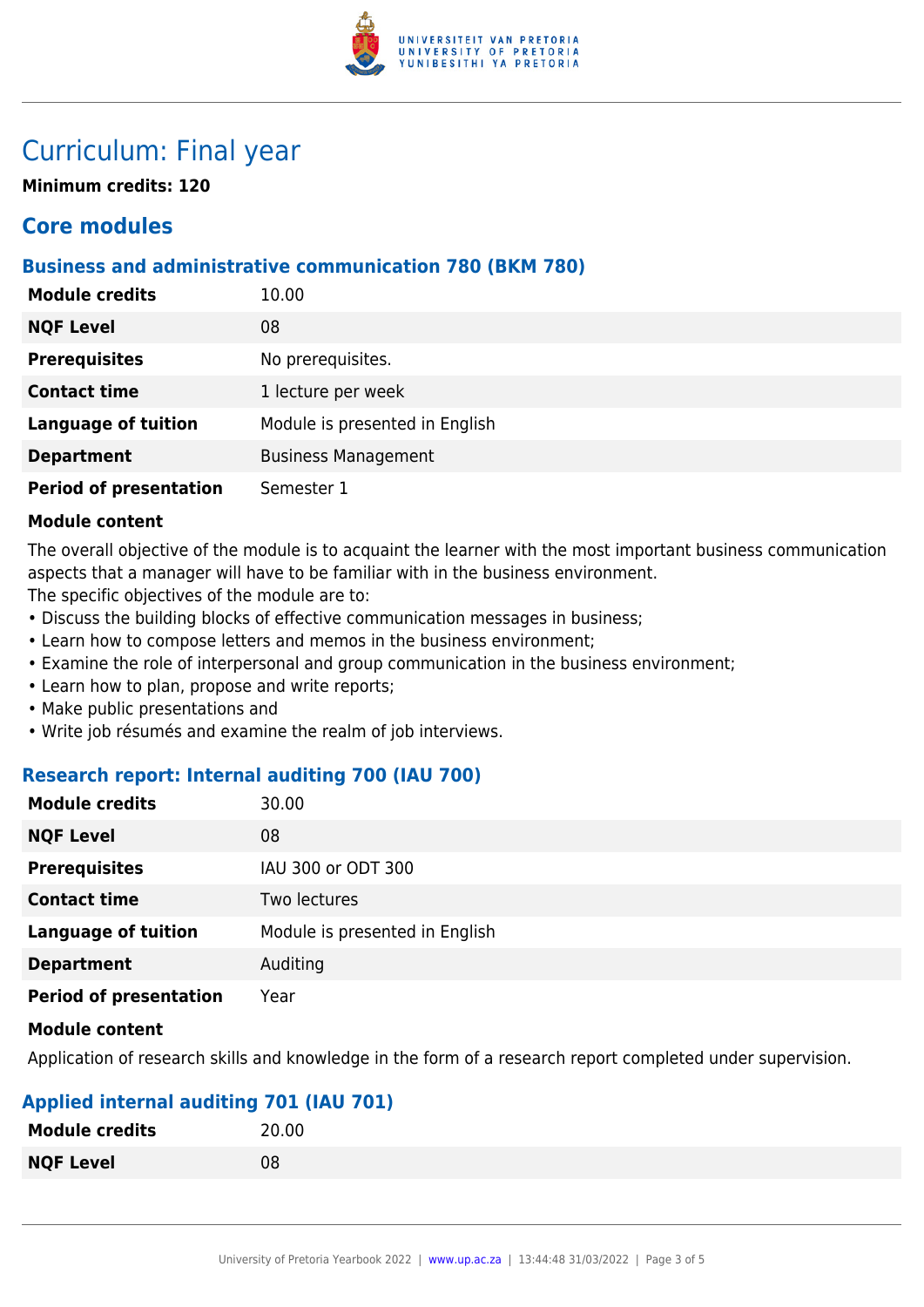

| <b>Prerequisites</b>          | IAU 300 or ODT 300             |
|-------------------------------|--------------------------------|
| <b>Contact time</b>           | 28 lectures                    |
| <b>Language of tuition</b>    | Module is presented in English |
| <b>Department</b>             | Auditing                       |
| <b>Period of presentation</b> | Year                           |
| <b>Module content</b>         |                                |

Internal auditing.

#### **Information technology risk, control and audit 702 (IAU 702)**

| <b>Module credits</b>         | 20.00                          |
|-------------------------------|--------------------------------|
| <b>NQF Level</b>              | 08                             |
| <b>Prerequisites</b>          | IAU 300 or ODT 300             |
| <b>Contact time</b>           | 28 lectures                    |
| <b>Language of tuition</b>    | Module is presented in English |
| <b>Department</b>             | Auditing                       |
| <b>Period of presentation</b> | Year                           |

#### **Module content**

Information technology risk, control and audit.

#### **Risk management and fraud deterrence 703 (IAU 703)**

| <b>Module credits</b>         | 20.00                                          |
|-------------------------------|------------------------------------------------|
| <b>NQF Level</b>              | 08                                             |
| <b>Prerequisites</b>          | IAU 300 or ODT 300 and FRK 311, 321 or FRK 300 |
| <b>Contact time</b>           | 28 lectures                                    |
| <b>Language of tuition</b>    | Module is presented in English                 |
| <b>Department</b>             | Auditing                                       |
| <b>Period of presentation</b> | Year                                           |

#### **Module content**

Risk management, risk-based auditing and forensic accounting and investigation.

#### **Internal financial control 704 (IAU 704)**

| <b>Module credits</b> | 20.00                                                                                         |
|-----------------------|-----------------------------------------------------------------------------------------------|
| <b>NQF Level</b>      | 08                                                                                            |
| <b>Prerequisites</b>  | IAU 300 or ODT 300 and FRK 311, 321 or FRK 300 and FBS 210, 220 or FBS 212,<br>222 or FBS 200 |
| <b>Contact time</b>   | 28 lectures                                                                                   |
|                       |                                                                                               |